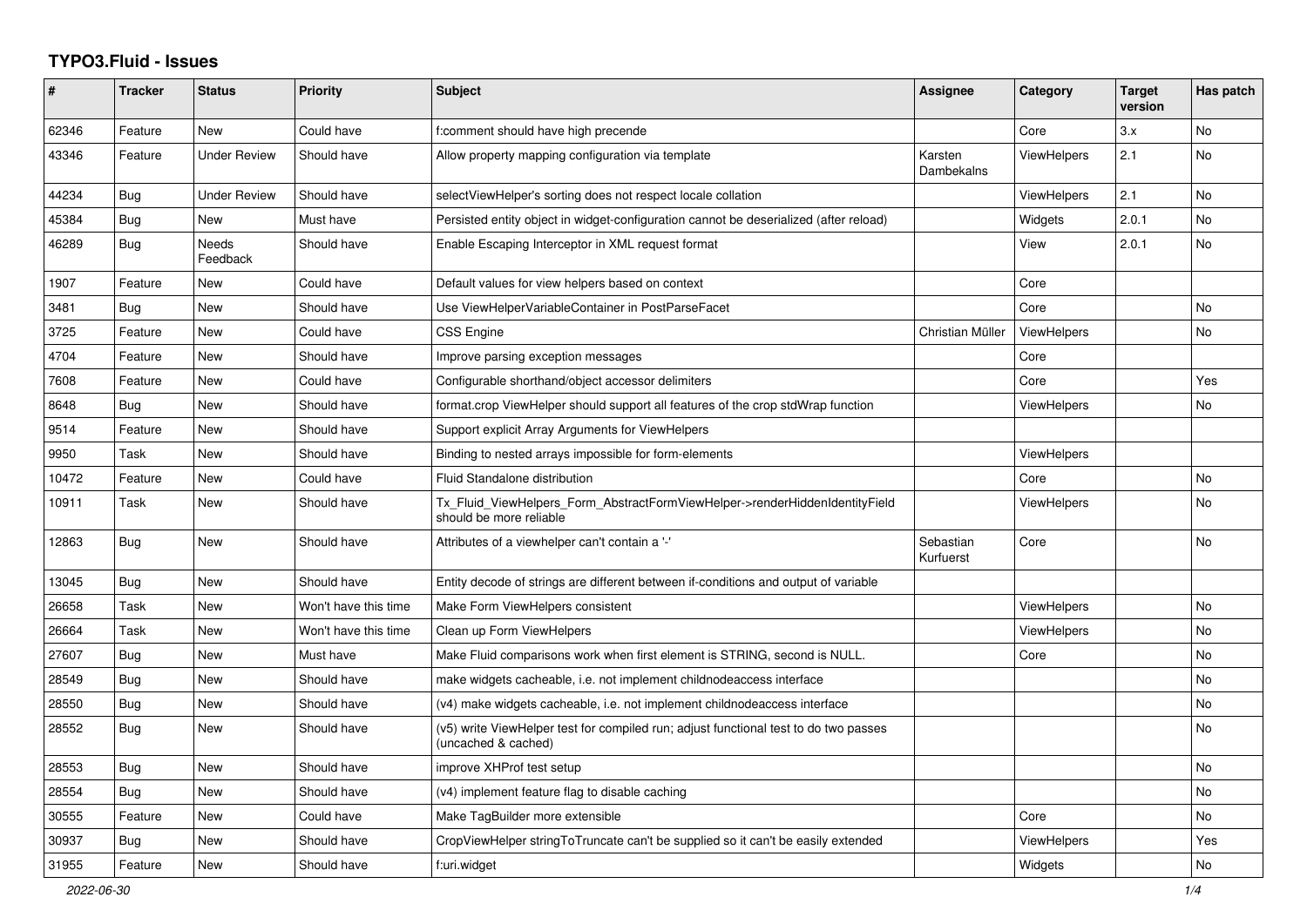| #     | <b>Tracker</b> | <b>Status</b> | <b>Priority</b> | <b>Subject</b>                                                                                | Assignee               | Category           | <b>Target</b><br>version | Has patch |
|-------|----------------|---------------|-----------------|-----------------------------------------------------------------------------------------------|------------------------|--------------------|--------------------------|-----------|
| 32035 | Task           | New           | Should have     | Improve fluid error messages                                                                  |                        | Core               |                          | Yes       |
| 33215 | Feature        | New           | Should have     | RFC: Dynamic values in ObjectAccess paths                                                     |                        |                    |                          | No        |
| 33551 | Bug            | New           | Must have       | View helper values break out of a partial scope                                               | Sebastian<br>Kurfuerst | Core               |                          | No        |
| 34309 | Task           | New           | Could have      | Unknown ViewHelpers cause exception - should be handled more graceful                         |                        | <b>ViewHelpers</b> |                          | No        |
| 36410 | Feature        | <b>New</b>    | Should have     | Allow templates to send arguments back to layout                                              |                        | ViewHelpers        |                          | No        |
| 36559 | Feature        | New           | Could have      | New widget progress bar                                                                       |                        |                    |                          | Yes       |
| 36655 | Bug            | New           | Should have     | <b>Pagination Links</b>                                                                       |                        | Widgets            |                          | No        |
| 37095 | Feature        | New           | Should have     | It should be possible to set a different template on a Fluid TemplateView inside an<br>action | Christopher<br>Hlubek  |                    |                          | No        |
| 37619 | Bug            | New           | Should have     | Fatal Error when using variable in name attribute of Section ViewHelper                       |                        | ViewHelpers        |                          | No        |
| 38130 | Feature        | <b>New</b>    | Should have     | Checkboxes and multiple select fields should have an assignable default value                 |                        |                    |                          | No        |
| 38369 | Bug            | New           | Must have       | Resource ViewHelpers should not fall back to request package                                  |                        | View               |                          | No        |
| 39936 | Feature        | <b>New</b>    | Should have     | registerTagAttribute should handle default values                                             |                        | ViewHelpers        |                          | No        |
| 39990 | Bug            | New           | Should have     | Same form twice in one template: hidden fields for empty values are only rendered<br>once     |                        | Core               |                          | No        |
| 40064 | Bug            | New           | Must have       | Multiselect is not getting persisted                                                          |                        | ViewHelpers        |                          | No        |
| 40081 | Feature        | New           | Should have     | Allow assigned variables as keys in arrays                                                    |                        |                    |                          | No        |
| 42397 | Feature        | New           | Should have     | Missing viewhelper for general links                                                          |                        |                    |                          | No        |
| 42743 | Task           | New           | Should have     | Remove inline style for hidden form fields                                                    |                        |                    |                          | No        |
| 43071 | Task           | New           | Should have     | Remove TOKENS for adding fallback teplates in B                                               |                        |                    |                          | No        |
| 43072 | Task           | New           | Should have     | Remove TOKENS for adding templates fallback in Backporter                                     |                        | View               |                          | No        |
| 45153 | Feature        | New           | Should have     | f:be.menus.actionMenuItem - Detection of the current select option is insufficient            |                        |                    |                          | No        |
| 45394 | Task           | New           | Should have     | Forwardport Unit test for standalone view                                                     |                        | View               |                          | No        |
| 46545 | Feature        | New           | Should have     | Better support for arrays in options of SelectViewHelper                                      |                        |                    |                          | No        |
| 47669 | Task           | New           | Should have     | FormViewHelper does not define the default request method                                     |                        |                    |                          | No        |
| 48355 | Feature        | New           | Could have      | Assign output of viewhelper to template variable for further processing.                      |                        |                    |                          |           |
| 49038 | <b>Bug</b>     | New           | Must have       | form.select does not select the first item if prependOptionValue is used                      |                        |                    |                          | No        |
| 49600 | <b>Bug</b>     | New           | Should have     | f:form tag shown as a HTML on frontend                                                        |                        | ViewHelpers        |                          | No        |
| 51100 | Feature        | New           | Must have       | Links with absolute URI should have the option of URI Scheme                                  |                        | ViewHelpers        |                          | No        |
| 51277 | Feature        | New           | Should have     | ViewHelper context should be aware of actual file occurrence                                  |                        |                    |                          | No        |
| 52591 | Bug            | New           | Should have     | The Pagination Widget broken for joined objects                                               |                        |                    |                          | No        |
| 54195 | Task           | New           | Should have     | Rename and move FormViewHelper's errorClass value, currently 'f3-form-error'                  | Adrian Föder           | ViewHelpers        |                          | No        |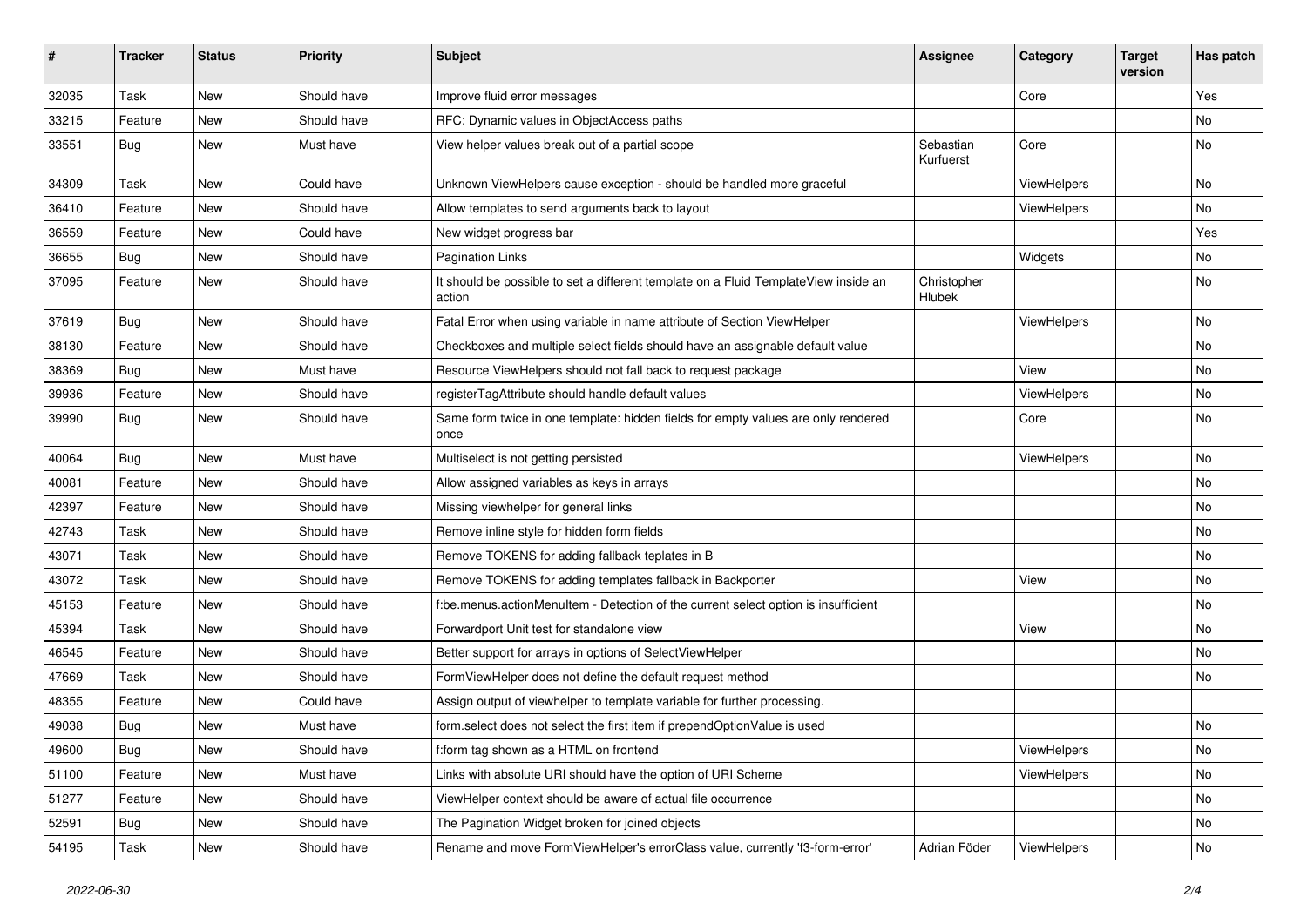| #     | <b>Tracker</b> | <b>Status</b>            | <b>Priority</b> | <b>Subject</b>                                                                                       | <b>Assignee</b>        | Category    | <b>Target</b><br>version | Has patch |
|-------|----------------|--------------------------|-----------------|------------------------------------------------------------------------------------------------------|------------------------|-------------|--------------------------|-----------|
| 54284 | Bug            | New                      | Should have     | Default Option for Switch/Case VH                                                                    |                        | ViewHelpers |                          | No        |
| 56237 | Task           | New                      | Should have     | in-line (Condition) View Helpers should not evaluate on parsing                                      |                        |             |                          | No        |
| 57885 | Bug            | New                      | Must have       | Inputs are cleared from a second form if the first form produced a vallidation error                 |                        |             |                          | No        |
| 58921 | Bug            | New                      | Should have     | f:form.* VHs crash if NOT inside f:form but followed by f:form                                       |                        |             |                          | No        |
| 58983 | Bug            | New                      | Should have     | format.date does not respect linebreaks and throws exception                                         |                        |             |                          | No        |
| 60003 | Feature        | New                      | Should have     | Add required-Attribute to f:form.password                                                            |                        | ViewHelpers |                          | No        |
| 60181 | Feature        | New                      | Could have      | Caching mechanism for Fluid Views/Templates                                                          |                        | View        |                          | No        |
| 60271 | Feature        | New                      | Should have     | Paginate viewhelper, should also support arrays                                                      |                        |             |                          | No        |
| 60856 | Bug            | New                      | Must have       | Target attribute not supported by the form viewhelper                                                |                        | ViewHelpers |                          | Yes       |
| 5933  | Feature        | Accepted                 | Should have     | Optional section rendering                                                                           | Sebastian<br>Kurfuerst | ViewHelpers |                          | No        |
| 9005  | Feature        | Accepted                 | Could have      | Fluid Template Analyzer (FTA)                                                                        | Sebastian<br>Kurfuerst |             |                          |           |
| 28551 | Bug            | Accepted                 | Should have     | (v4) backport VHTest                                                                                 | Sebastian<br>Kurfuerst |             |                          | <b>No</b> |
| 3291  | Feature        | <b>Needs</b><br>Feedback | Should have     | Cacheable viewhelpers                                                                                |                        |             |                          | No        |
| 8491  | Task           | Needs<br>Feedback        | Should have     | link.action and uri.action differ in absolute argument                                               | Karsten<br>Dambekalns  | ViewHelpers |                          | No        |
| 8989  | Feature        | Needs<br>Feedback        | Could have      | Search path for fluid template files                                                                 |                        | View        |                          | No        |
| 33394 | Feature        | Needs<br>Feedback        | Should have     | Logical expression parser for BooleanNode                                                            | <b>Tobias Liebig</b>   | Core        |                          | No        |
| 33628 | Bug            | Needs<br>Feedback        | Must have       | Multicheckboxes (multiselect) for Collections don't work                                             | Christian Müller       | ViewHelpers |                          | No        |
| 45345 | Feature        | Needs<br>Feedback        | Should have     | Easy to use comments for fluid that won't show in output                                             |                        |             |                          |           |
| 46091 | Task           | <b>Needs</b><br>Feedback | Should have     | Show source file name and position on exceptions during parsing                                      |                        |             |                          | No        |
| 58862 | <b>Bug</b>     | Needs<br>Feedback        | Should have     | FormViewHelper doesn't accept NULL as value for \$arguments                                          | Bastian<br>Waidelich   | ViewHelpers |                          | Yes       |
| 5636  | Task           | <b>Under Review</b>      | Must have       | Form_RadioViewHelper and CheckBoxViewHelper miss check for existing object<br>before it is accessed. |                        |             |                          | No        |
| 34682 | <b>Bug</b>     | <b>Under Review</b>      | Should have     | Radio Button missing checked on validation error                                                     |                        | ViewHelpers |                          | No        |
| 46257 | Feature        | <b>Under Review</b>      | Should have     | Add escape sequence support for Fluid                                                                |                        | Core        |                          | No        |
| 47006 | Bug            | <b>Under Review</b>      | Should have     | widget identifier are not unique                                                                     |                        |             |                          | No        |
| 49756 | Feature        | <b>Under Review</b>      | Should have     | Select values by array key in checkbox viewhelper                                                    |                        |             |                          | No        |